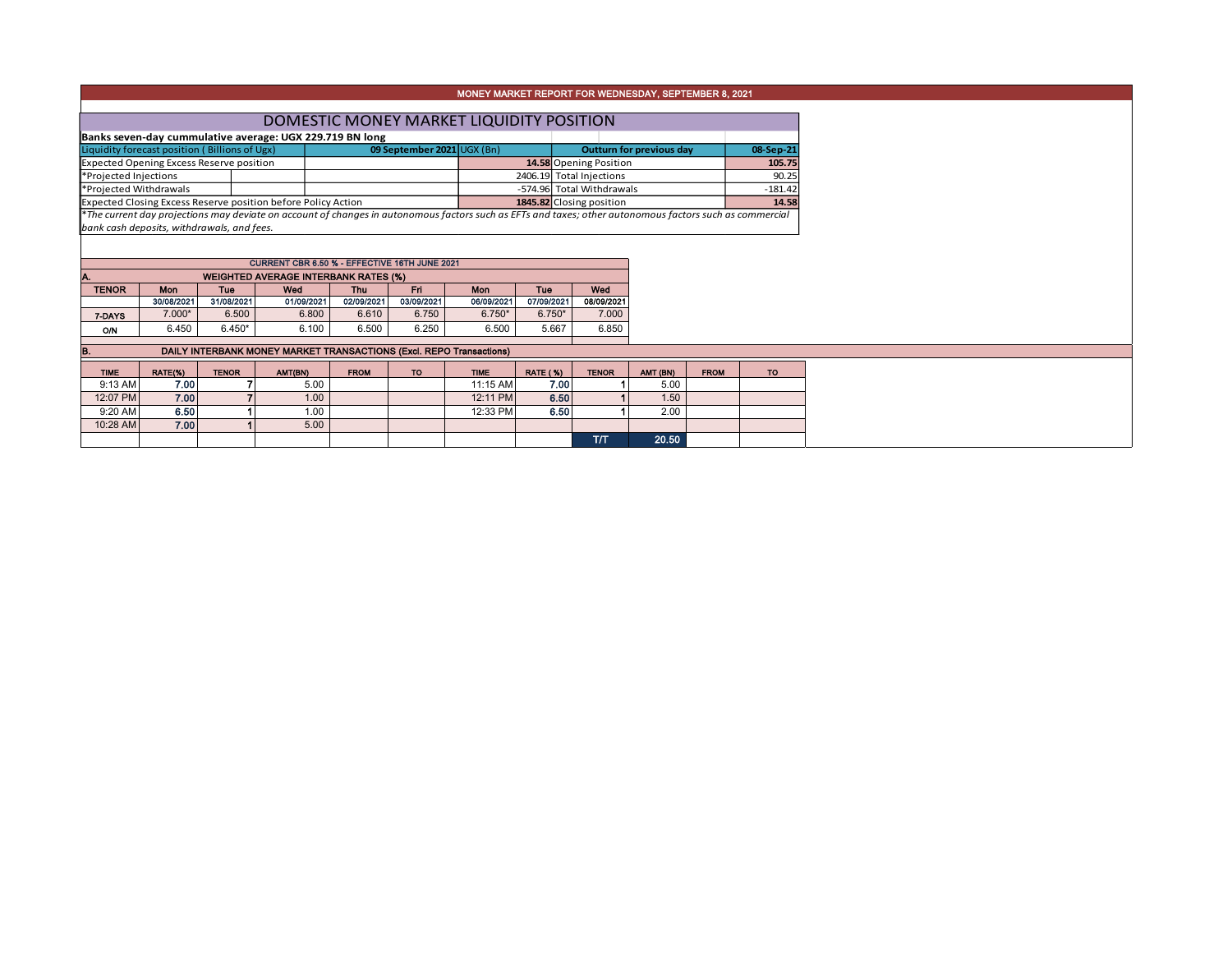| IC.                                                                                             |                                                                                       |                     |                                                                                     | <b>CBR AND THE 7- DAY WAR INTERBANK RATES</b> |                            |                                                                  |                   |                |              |                     |            |            |
|-------------------------------------------------------------------------------------------------|---------------------------------------------------------------------------------------|---------------------|-------------------------------------------------------------------------------------|-----------------------------------------------|----------------------------|------------------------------------------------------------------|-------------------|----------------|--------------|---------------------|------------|------------|
| 9.500<br>9.000<br>8.500<br>8.000<br>7.500<br>7.000<br>6.500<br>6.000<br>5.500<br>5.000<br>4.500 |                                                                                       |                     |                                                                                     |                                               |                            |                                                                  |                   |                |              |                     |            |            |
| 4.000                                                                                           | 25/08/2021                                                                            | 26/08/2021          | 27/08/2021                                                                          | 30/08/2021                                    | 31/08/2021                 | 01/09/2021                                                       |                   | 02/09/2021     | 03/09/2021   | 06/09/2021          | 07/09/2021 | 08/09/2021 |
|                                                                                                 |                                                                                       |                     |                                                                                     |                                               |                            | • Overnight WAR -7-day WAR - CBR rate - Upper bound -Lower bound |                   |                |              |                     |            |            |
| D.                                                                                              |                                                                                       |                     | MONETARY POLICY OPERATIONS MATURITIES PROFILE: (09-SEP- 2021 TO 07-OCT- 2021)       |                                               |                            |                                                                  |                   |                |              |                     |            |            |
| <b>DATE</b>                                                                                     | <b>THUR</b>                                                                           | <b>THUR</b>         | <b>THUR</b>                                                                         | <b>THUR</b>                                   | <b>THUR</b>                | <b>TOTAL</b>                                                     |                   |                |              |                     |            |            |
|                                                                                                 | 09-Sep-21<br>1,957.58                                                                 | 16-Sep-21<br>$\sim$ | 23-Sep-21<br>$\sim$                                                                 | 30-Sep-21<br>$\sim$                           | 07-Oct-21<br>$\sim$        |                                                                  |                   |                |              |                     |            |            |
| <b>REPO</b><br><b>REV REPO</b>                                                                  | $\sim$                                                                                | $\sim$              | $\sim$                                                                              | $\sim$                                        | $\sim$                     | 1,957.58<br>$\sim$                                               |                   |                |              |                     |            |            |
| <b>DEPO AUCT</b>                                                                                | 135.30                                                                                | $\sim$              | 450.10                                                                              | $\sim$                                        | 117.70                     | 703.10                                                           |                   |                |              |                     |            |            |
| <b>TOTALS</b>                                                                                   | 2.092.88                                                                              | п.                  | 450.10                                                                              | $\sim 100$                                    | 117.70                     | 2.660.68                                                         |                   |                |              |                     |            |            |
|                                                                                                 |                                                                                       |                     | Total O/S Deposit Auction balances held by BOU up to 07 October Q912021: UGX 908 BN |                                               |                            |                                                                  |                   |                |              |                     |            |            |
|                                                                                                 |                                                                                       |                     | Total O/S Repo, Reverse Repo & Deposit Auction balances held by BOU: UGX 2,866 BN   |                                               |                            |                                                                  |                   |                |              |                     |            |            |
|                                                                                                 | (EI) STOCK OF TREASURY SECURITIES                                                     |                     |                                                                                     | Eii)                                          |                            | <b>MONETARY POLICY MARKET OPERATIONS</b>                         |                   |                |              |                     |            |            |
|                                                                                                 | LAST TBIILS ISSUE DATE: 02-SEPTEMBER-2021                                             |                     |                                                                                     |                                               |                            | (VERTICAL REPOS, REV-REPOS & DEPOSIT AUCTIONS)                   |                   |                |              |                     |            |            |
|                                                                                                 | On-the-run O/S T-BILL STOCKs (Bns-UGX)                                                |                     | 6,442.93                                                                            | 09/09/2021                                    | OMO                        | <b>ISSUE DATE</b>                                                | <b>AMOUNT</b>     | <b>WAR</b>     | <b>RANGE</b> | <b>TENOR</b>        |            |            |
|                                                                                                 | On-the-run O/S T-BONDSTOCKs(Bns-UGX)                                                  |                     | 20,526.79                                                                           | 09/09/2021 REPO                               |                            |                                                                  | 05-Aug - 1,501.00 | 6.500          |              |                     |            |            |
|                                                                                                 | TOTAL TBILL & TBOND STOCK- UGX                                                        |                     | 26,969.72                                                                           |                                               |                            |                                                                  |                   |                |              |                     |            |            |
| O/S=Outstanding                                                                                 |                                                                                       |                     |                                                                                     |                                               | <b>REPO</b>                | 09-Aug                                                           | 143.00            | 6.500          |              | 3                   |            |            |
| <b>MATURITY</b>                                                                                 |                                                                                       |                     |                                                                                     | <b>DAUT</b>                                   |                            | $12-Auq$                                                         | 59.02             | 7.384          |              | 84                  |            |            |
|                                                                                                 | TOTAL STOCK YTM (%)                                                                   |                     | <b>CHANGE IN</b>                                                                    |                                               | <b>DAUT</b>                | 12-Aug                                                           | 79.74             | 7.003          |              | 56                  |            |            |
|                                                                                                 | (BN UGX)                                                                              | AT CUT OFF*         | YTM (+/-)                                                                           |                                               | <b>DAUT</b>                | $12-Auq$                                                         | 84.85             | 6.906          |              | 28                  |            |            |
| 91                                                                                              | 111.55                                                                                | 6.899               | 0.074                                                                               |                                               | <b>REPO</b>                | $12$ -Aug -                                                      | 1,474.00          | 6,500          |              | $\overline{7}$      |            |            |
| 182                                                                                             | 445.12                                                                                | 8.751               | 0.000                                                                               |                                               | <b>REPO</b>                | 16-Aug                                                           | 482.50            | 6.500          |              | 3<br>$\overline{1}$ |            |            |
| 364                                                                                             | 5,886.27                                                                              | 9.700               | 0.000                                                                               |                                               | <b>REPO</b>                | 18-Aug                                                           | 142.50            | 6,500          |              |                     |            |            |
| 2YR                                                                                             | $\sim$<br>$\sim$                                                                      | 10.000              | $-1.500$                                                                            |                                               | <b>REPO</b>                | $19-Auq$                                                         | 1,641.00          | 6.500          |              | $\overline{7}$      |            |            |
| 3YR                                                                                             |                                                                                       | 11.390              | $-1.410$<br>$-1.691$                                                                |                                               | DAUT<br><b>DAUT</b>        | $26$ -Aug<br>$26 - A u$ a                                        | 358.08<br>39.58   | 6.998<br>6.950 |              | 28                  |            |            |
| 5YR<br>10YR                                                                                     | 1,589.27<br>9,703.84                                                                  | 13.409<br>13.500    | $-0.239$                                                                            |                                               | <b>DAUT</b>                | 26-Aug                                                           | 54.34             | 7.299          |              | 56<br>84            |            |            |
| 15YR                                                                                            | 7,946.63                                                                              | 14.090              | $-0.310$                                                                            |                                               | <b>REPO</b>                | $26$ -Aug -                                                      | 1,161.00          | 6.500          |              | $\overline{7}$      |            |            |
| <b>20YR</b>                                                                                     | 1,287.05                                                                              | 15.950              | $-1.040$                                                                            |                                               | <b>REPO</b>                | $30-Auq$                                                         | 502.00            | 6.500          |              | 3                   |            |            |
|                                                                                                 | Cut OFF is the lowest price/ highest yield that satisfies the auction awarded amount. |                     |                                                                                     |                                               | <b>REPO</b>                | $31-Auq$                                                         | 286.50            | 6.500          |              | $\overline{2}$      |            |            |
|                                                                                                 |                                                                                       |                     |                                                                                     |                                               | <b>REPO</b>                | $01-Sep$                                                         | 244.50            | 6.500          |              | $\overline{1}$      |            |            |
|                                                                                                 |                                                                                       |                     |                                                                                     |                                               | <b>REPO</b>                | $02-Sep$ -                                                       | 1,539.00          | 6.500          |              | $\overline{7}$      |            |            |
|                                                                                                 |                                                                                       |                     |                                                                                     |                                               | <b>REPO</b><br><b>REPO</b> | $06-Sep$<br>$08-Sep$ -                                           | 252.00<br>164.50  | 6.500<br>6.500 |              | 3<br>$\overline{1}$ |            |            |